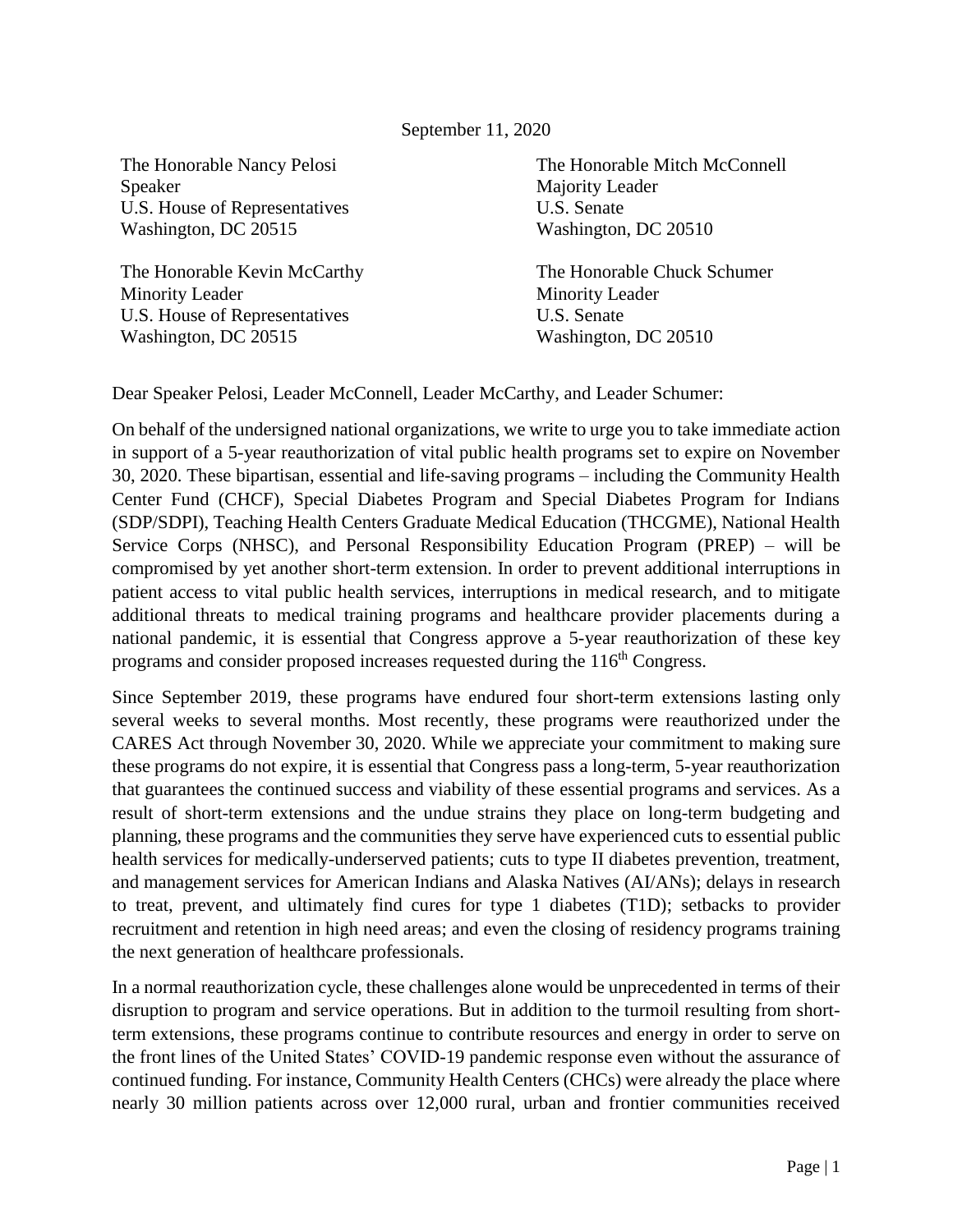primary and preventive healthcare services. With millions of people newly unemployed and without private healthcare coverage in the wake of COVID-19's economic toll, and as state and local funds for social safety net programs continue to dwindle, the roll health centers play in providing care to Americans in need will only continue to grow. Without the stability and security of a long-term reauthorization, many CHC's will not have the resources necessary to accommodate these growing populations or the stability to plan for the future.

For SDPI, which serves over 300 Tribal and urban Indian communities nationwide, nearly 1 in 5 programs have reported employee furloughs over the past six months, including for healthcare providers, with 81% of SDPI furloughs directly linked to the economic impacts of COVID-19. Roughly 1 in 4 SDPI programs have reported delaying essential purchases of medical equipment to treat and monitor diabetes due to funding uncertainty, and nearly half of all programs are experiencing or anticipating reductions in the availability of diabetes program services. For SDP, the uncertain funding has hampered research efforts into type 1 diabetes treatments and cures which could also help improve outcomes for people with the disease who contract COVID-19. For example, research has shown that people with type 1 diabetes were 3.5 times more likely to die in the hospital from COVID-19 than those without diabetes. Further understanding what is different about individuals with type 1 diabetes that predisposes them to the increased risk is a huge unmet research need. There is also evidence of type 1 diabetes induced or unveiled by COVID-19 that merits greater investigation. Efforts are needed to define the clinical, biochemical, and metabolic characteristics of how COVID-19 affects the pathology of the pancreas and how it leads to a decompensated state or new cases of diabetes, in order to identify interventions to halt these processes. These research efforts cannot adequately take root without funding certainty.

Teaching Health Centers have had to shift the way their programs operate over the past few months due to fewer patient visits, massive losses in revenue, and depleted cash reserves and still don't have a sustainable funding path in sight. At the same time, the fall recruiting season is under way and the lack of certainty past November 30 for the THCGME program means that Centers are unsure of how many medical students to recruit and medical students look less favorably at THCs for their residencies because, unlike the Medicare-funded GME program, the THCGME program lacks financial stability. This means that some of the best-suited future medical residents will not train in a community setting due to the failure of Congress to enact meaningful, long-lasting reauthorization legislation.

Through approximately 80 grants to states, Tribes, and communities, PREP provides evidencebased information and education to help more than 100,000 youth annually prevent teen pregnancy and sexually transmitted infections, and prepare for adulthood. Providing stable and certain funding for these programs is essential for grantees to effectively plan, carry out, and evaluate programs, as well as to recruit participants and partners. With COVID-19 upending schools, some grantees are providing vital information to youth virtually or outside the school setting. COVID-19 has also constrained some state contracting and procurement, which would make it more difficult to have to stop and start grant agreements and sub-awards during this challenging time.

In closing, we remind you that millions of Americans rely on these public health programs to receive their healthcare services, diabetes services, medical trainings, and potential cures. Each of